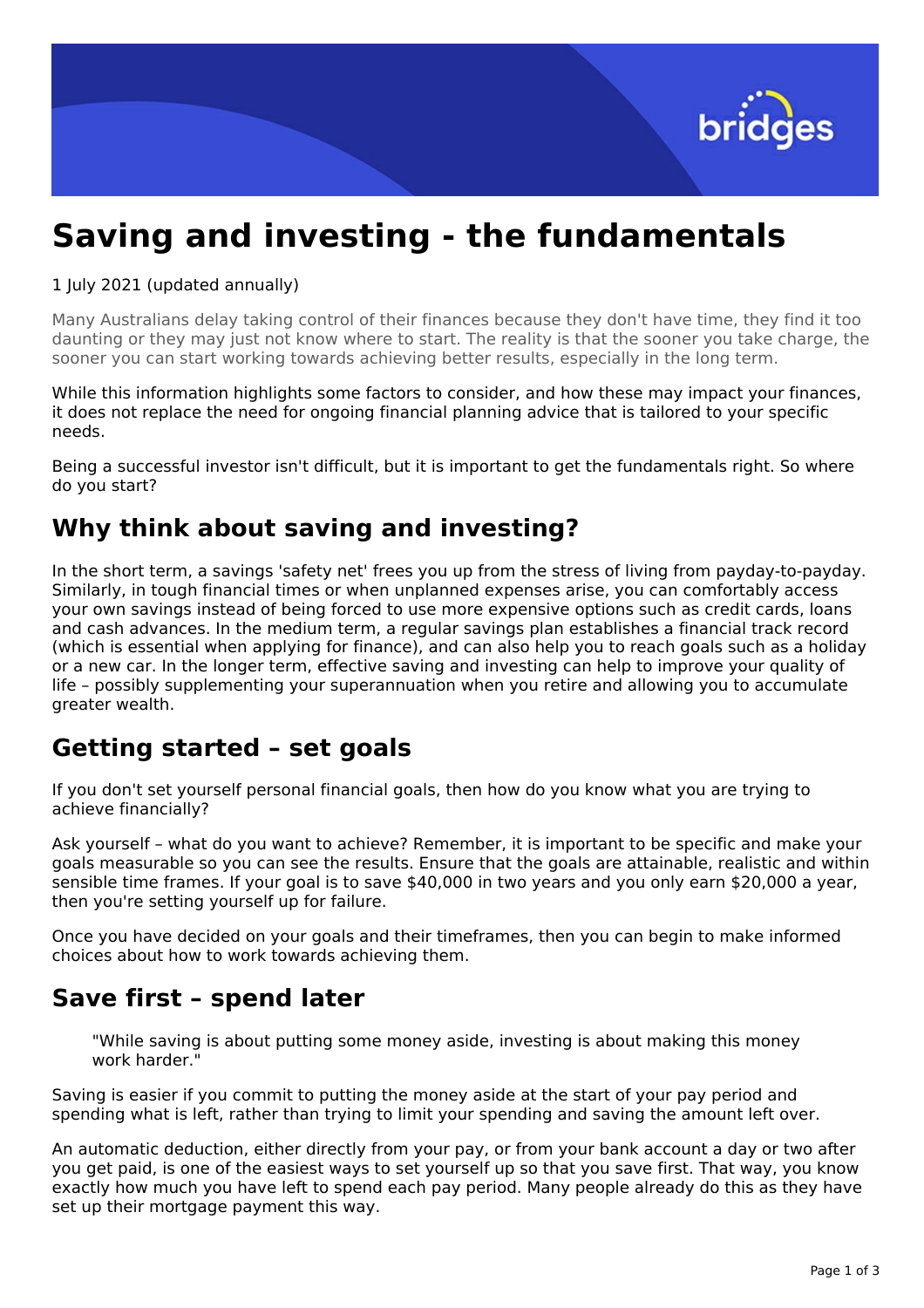## **Budgeting**

Budgeting is an essential tool to help you manage your personal finances and, most importantly, your cash flow.

Budgeting requires you to list all your sources of income and all of your outgoing expenses.

It is important that you're realistic. If you find you're spending more than you earn, the budget will help you to review your expenses and see what areas you may be able to reduce expenditure in immediately. Alternatively, if you have surplus funds, you can then use this money to establish a regular savings plan to work towards your personal financial goals.

It's best to prepare a budget based on your pay cycles. If you have access to a computer, a spreadsheet is the best way to set up a budget so it can be updated if and when your circumstances change. If you're not sure what you spend, start by looking at bank balances and old credit card statements; you'll be surprised by what you see.

### **Consolidate accounts**

Consolidating multiple accounts can reduce the fees and charges you incur and help you reach your goals sooner.

Many of us have multiple accounts and probably don't even give it a second thought. For example, how many of us have two or more bank accounts? Or more than one credit card? Or even multiple superannuation funds as a result of changing jobs.

If you have multiple accounts with small balances and are finding it difficult to keep track of everything, now might be the time to consolidate and avoid paying multiple fees and charges. If you're consolidating your superannuation, many funds offer investment choices, so you can still spread your risk within the one fund, without incurring multiple administration and management fees.

### **Where to invest?**

For many people, a high-interest earning account or a cash management account, separate to your everyday banking, is a simple and effective way to start saving and to make your first foray into the world of investing.

When you are ready to start looking at alternative investment options, there are four main asset classes to choose from:

- $\bullet$  cash
- fixed interest
- property, and
- Australian and international equities (also known as shares).

You can choose to invest directly in these assets – such as purchasing an investment property – or indirectly via a managed fund, which provides you access to multiple options, diversification and consolidated administration.

Either way, your financial adviser will be able to guide you towards the choice that is right for you.

### **Investment returns**

#### **Income vs growth**

When you choose to invest, you are generally looking to get a 'return' on your investment, and this can come in the form of either income or growth.

**Income** returns include dividends received on shares, income distributions from managed funds, interest earned on cash, fixed interest investments or term deposits, or rental income on property. You are required to disclose any income received on your tax return as assessable income for that financial year.